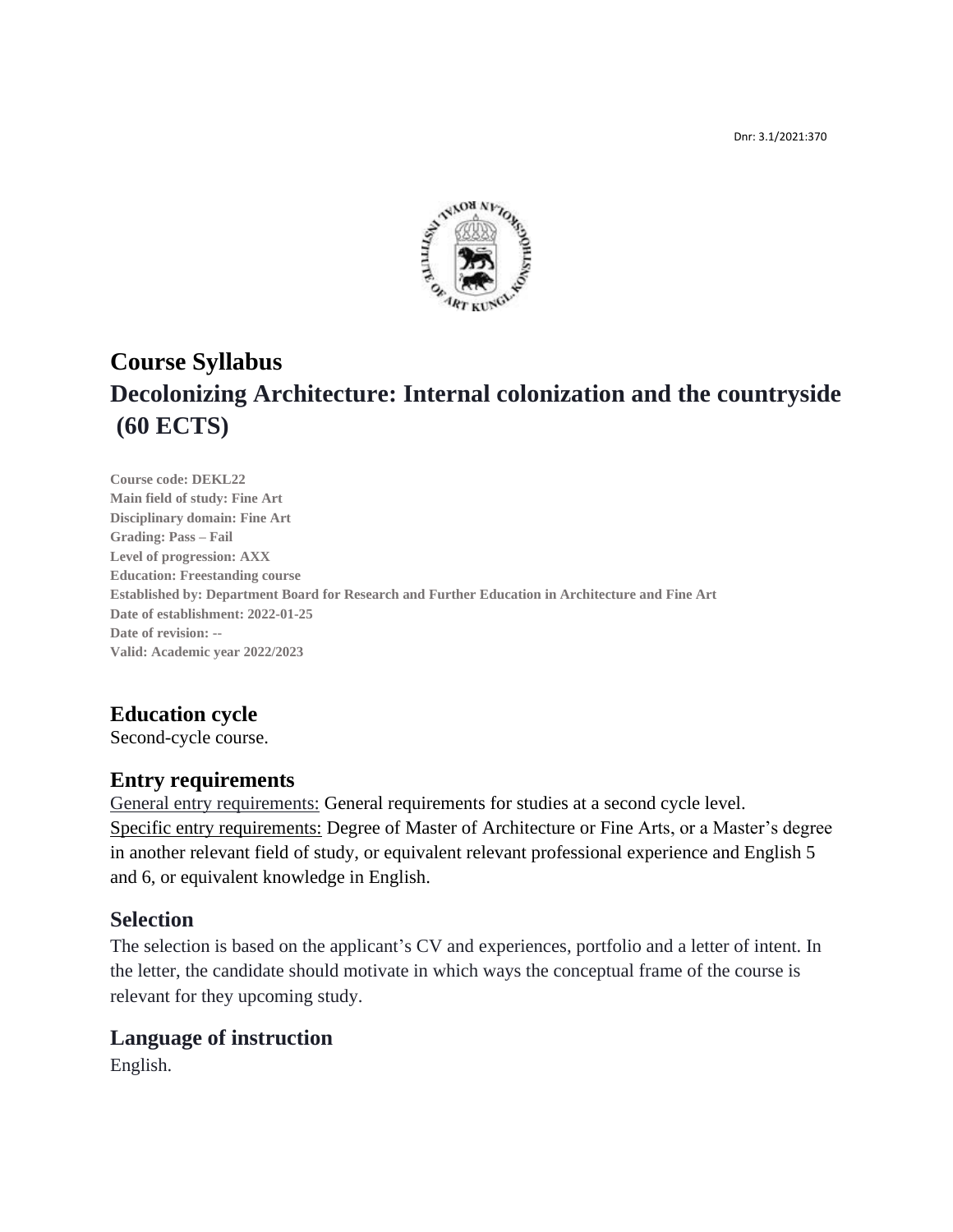# **Scope of the course and the rate of study**

60 ECTS- credits, full-time.

# **Course objectives**

The course aims to critically reflect upon the effects of spatial transformations in society by combining theory and practice with individual and collective research. The course also aims to reflect and intervene in the debate regarding the theme of "internal colonization and the countryside".

# **Learning outcomes**

After module 1, *Decolonizing Architecture A (30 ECTS)*, the students are expected to:

- Show an ability to take part in advanced theoretical debates around critical spatial practices
- Show an ability to define a driving concept towards the individual research in architecture

After module 2, *Decolonizing Architecture B (30 ECTS)*, the students are expected to:

- Show an ability to work collectively while preserving a rigorous intellectual trajectory
- Show an ability to create the foundations for developing an independent research project

# **Course content**

*In a text written in 1923, Antonio Gramsci analyzed the so-called "Italian southern question" as a form of internal colonization, establishing a fundamental link between imperial ambitions and internal forms of colonization. Legitimized by the rhetoric of modernization, "marginal territories" within Europe have been equally object of extraction and expropriation from the metropolitan center (among them Sápmi and Ireland), forcing the local population to emigrate. The abandonment of the countryside was the natural consequence of decades of exploitation, subjugation, and migration. How do those stories of internal colonization force us to rethink contemporary migration and the countryside today?* 

*The students will have the opportunity to travel to Sicily, Borgo Rizza, one of the new towns built by the Entity of Colonization of Sicily in 1940. Since the last year, the course has helped the local municipality to transform the abandoned town into a new civic space for local organizations and international universities. Based on an already established partnership with the local municipality of Carlentini, the students will collectively contribute to a series of interventions and discursive exhibitions with the aim to reinhabit Borgo and to connect the site with other "case studies" around the world.*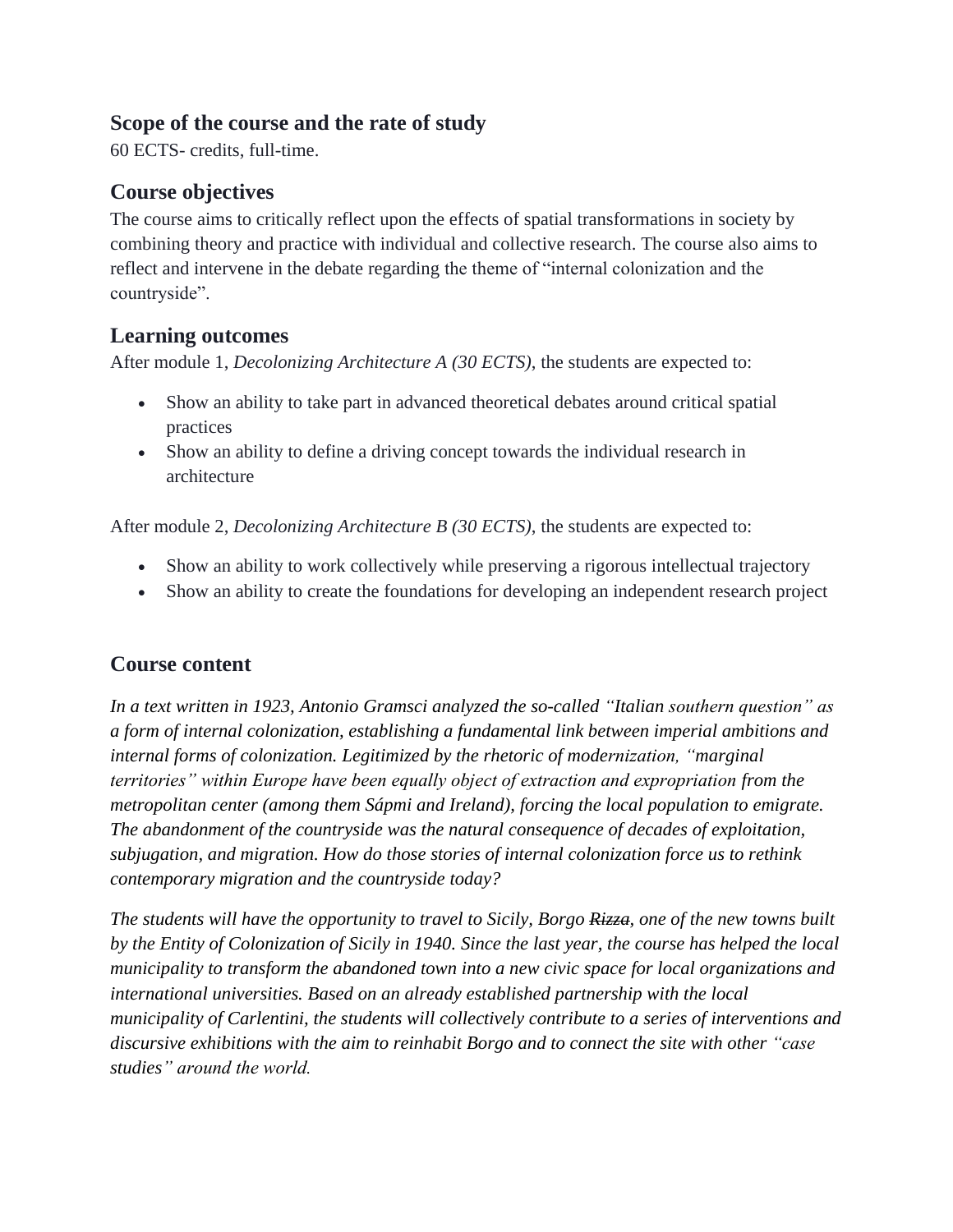# **Forms of teaching**

The teaching is conducted as:

- Site visits and study trips
- Collective readings
- Seminars
- Workshops
- Individual and group supervision
- Lectures

The course is divided into four mandatory intensive blocks per semester including individual and collective tutorials, readings, and seminars. Between the blocks, the participants independently develop their work and research by writing, reading, drawing, interviewing, etc., and conduct site visits.

The course is divided into two modules during one academic year: Module 1 - *Decolonizing Architecture A*, 30 ECTS-credits Module 2 *- Decolonizing Architecture B,* 30 ECTS-credits

## **Assessment**

The first module, *Decolonizing Architecture A, 30 ECTS,* is examined by submitting an assignment and by active participation in the mandatory seminars and lectures.

The second module - *Decolonizing Architecture B, 30 ECTS,* is examined by the course leader, with the input of an external jury, and is based on a public presentation where the individual artistic and architectural research developed over the year is used as a support structure for a discursive-exhibition/presentation.

# **Examiner**

The Examiner is established by Department Board for Research and Further Education in Architecture and Fine Art.

# **Course requirements**

To pass the course, active participation in the mandatory scheduled teaching is required (with a minimum of 75% attendance), a submission of an assignment and a participation in the public presentation at the end of the year. To pass the course, all the above parts must be performed in a way that meet the expected learning outcomes. Supplementation in the event of absence is made in consultation with the course teacher. Students who are unable to take part in the study trip are given a replacement assignment.